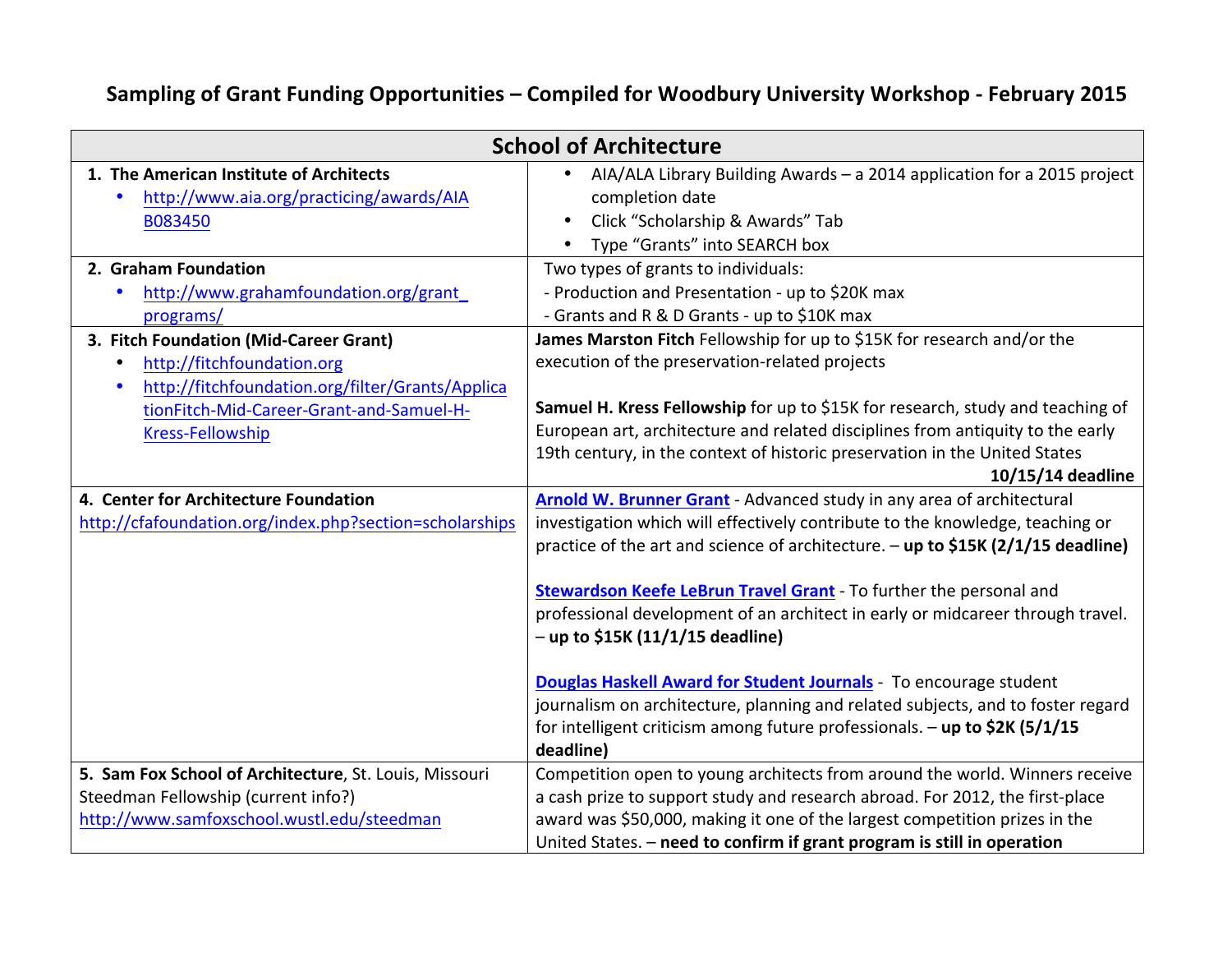| <b>School of Business</b>                                                                                                   |                                                                                                                                                                         |  |
|-----------------------------------------------------------------------------------------------------------------------------|-------------------------------------------------------------------------------------------------------------------------------------------------------------------------|--|
| 1. U.S. Economic Development Administration (a bureau w/in<br>the U.S. Department of Commerce)                              | Economic development assistance programs - Under this FFO, EDA solicits<br>applications from applicants in rural and urban areas to provide investments that            |  |
| http://www.eda.gov/funding-opportunities/ (Click link to<br>"view opportunity" $\rightarrow$ "RELATED DOCUMENTS" tab ("Full | support construction, non-construction, technical assistance, and revolving loan fund<br>projects under EDA's Public Works and Economic Adjustment Assistance programs. |  |
| Announcement")                                                                                                              | Grants and cooperative agreements made under these programs are designed to<br>leverage existing regional assets and support the implementation of economic             |  |
|                                                                                                                             | development strategies that advance new ideas and creative approaches to advance                                                                                        |  |
| 2. U.S. Economic Development Administration (a bureau w/in                                                                  | economic prosperity in distressed communities; 3/12/15 & 6/12/15 deadlines<br>Local Technical Assistance Program - Up to \$100K per 1-3 year project. The median        |  |
| the U.S. Department of Commerce)                                                                                            | size of a Local Technical Assistance grant in FY 2011 was approximately \$83,000. In FY                                                                                 |  |
|                                                                                                                             | 2012, EDA has allocated \$3,562,592 to the Local Technical Assistance Program                                                                                           |  |
| 3. Dept. of Health and Human Services - (WF-WF-15-300)                                                                      | Workforce Training to Educate Health Care Professionals in Health Information                                                                                           |  |
| http://www.grants.gov/web/grants/search-                                                                                    | Technology; \$800K - \$2M, award floor, 4/6/15 Deadline                                                                                                                 |  |
| grants.html?keywords=workforce%20development                                                                                |                                                                                                                                                                         |  |
| <b>Library Services, Archives &amp; Museums</b>                                                                             |                                                                                                                                                                         |  |
| 1. Institute of Museum Library Sciences                                                                                     | Laura Bush 21st Century Librarian Program                                                                                                                               |  |
| (federal agency)                                                                                                            | \$50,000-\$500,000                                                                                                                                                      |  |
| http://www.imls.gov/applicants/available_grants.aspx                                                                        | <b>Click "Notice of Funding Opportunities"</b><br>$9/15/14$ deadline                                                                                                    |  |
|                                                                                                                             | Honors outstanding library public relations, whether a summer reading program, a                                                                                        |  |
| 2. John Cotton Dana Library Public Relations Award                                                                          | year-long centennial celebration, fundraising for a new college library, an awareness                                                                                   |  |
| "The Most Prestgious Award of the American Library                                                                          | campaign or an innovative partnership in the community. - Eight (8) \$10,000 awards,<br>$2/28/15$ deadline                                                              |  |
| Association"                                                                                                                |                                                                                                                                                                         |  |
| http://www.ala.org/llama/awards/johncottondana                                                                              |                                                                                                                                                                         |  |
| http://www.ebscohost.com/academic/john-cotton-dana                                                                          |                                                                                                                                                                         |  |
| https://johncottondana.nonprofitcms.org/a                                                                                   |                                                                                                                                                                         |  |
| 3. Reference and User Services Association                                                                                  | <b>ABC-CLIO Online History Award</b>                                                                                                                                    |  |
| (A division of the ALA)                                                                                                     | Recognizes the accomplishments of a person or a group of people producing (1) a                                                                                         |  |
| http://www.ala.org/rusa/awards/abcclio                                                                                      | freely available online historical collection, or (2) an online tool tailored for the                                                                                   |  |
|                                                                                                                             | purpose of finding historical materials, or (3) an online teaching aid stimulating                                                                                      |  |
| creative historical scholarship. - \$2,500 award, 1/24/15 deadline                                                          |                                                                                                                                                                         |  |
| <b>College of Interdisciplinarity</b>                                                                                       |                                                                                                                                                                         |  |
| Writing:                                                                                                                    |                                                                                                                                                                         |  |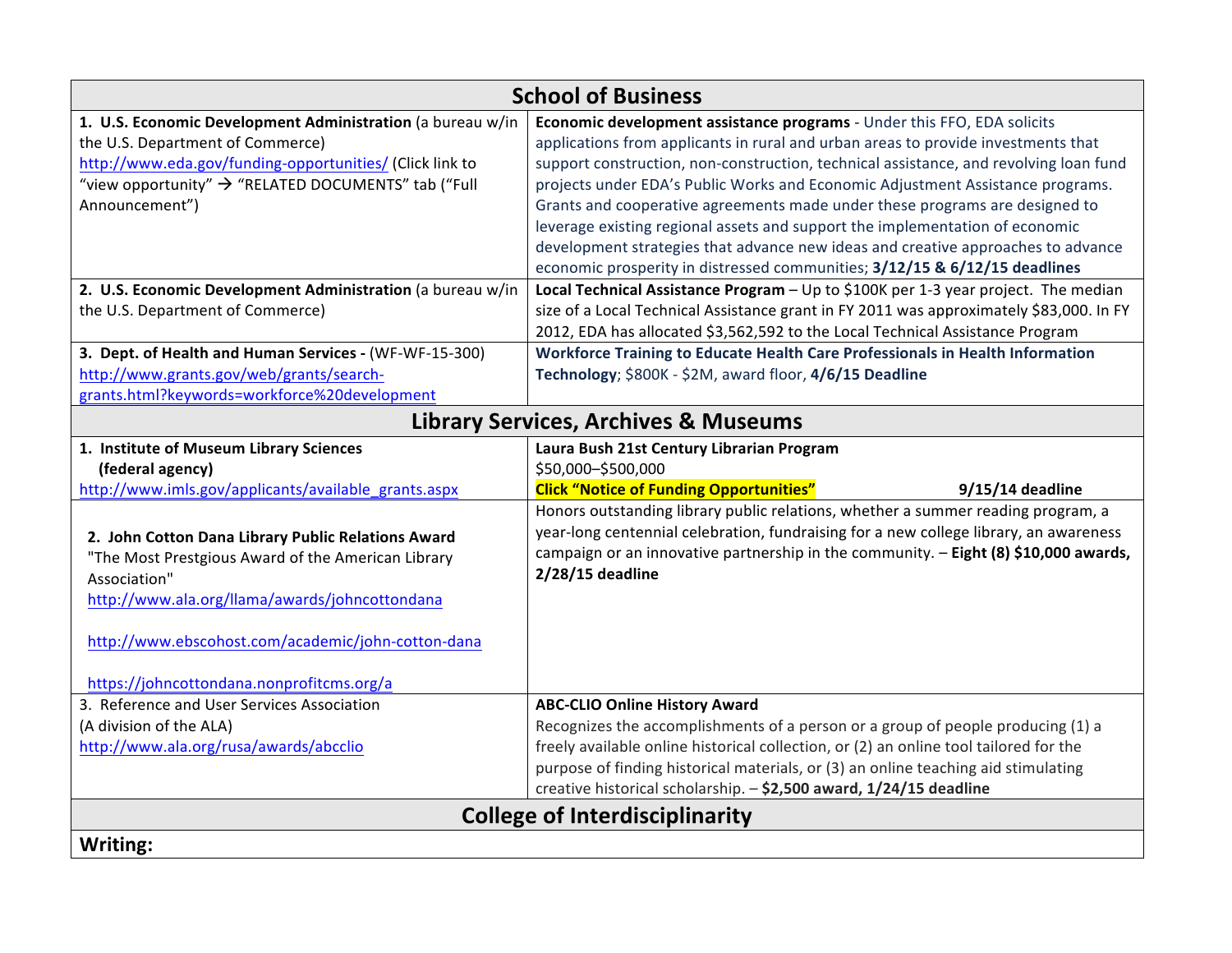| 1. Council of Writing Program Administrators                  | General research (\$5K awarded to 4-8 recipients; avg. \$1K, max. \$1,500) and targeted |
|---------------------------------------------------------------|-----------------------------------------------------------------------------------------|
| A national association of college faculty with professional   | research (\$4K awarded 1-2 recipients; avg. \$2K-\$4K, max. \$4K), 5/30/14 deadline     |
| interests in directing writing programs.                      |                                                                                         |
| http://wpacouncil.org/grants/index.html                       |                                                                                         |
| 2. Funds for Writers                                          | Specialist on grants available to freelance writers; variety of grants for new and      |
| http://www.fundsforwriters.com/grants/                        | experienced writers                                                                     |
| <b>Art History:</b>                                           |                                                                                         |
| 1. National Endowment for the Arts (2015NEA01CAFT)            | Support primarily to small and mid-sized organizations for projects that extend the     |
| http://arts.gov/grants-organizations/challenge-america/grant- | reach of the arts to underserved populations; \$10K awards, 4/16/15 deadline            |
| program-description                                           |                                                                                         |
| 2. The Getty Foundation                                       | Getty Scholar Grants - for established scholars, or writers who have attained           |
| http://www.getty.edu/foundation/funding/residential/          | distinction in their fields. Projects connect to the Getty Research Institute's annual  |
|                                                               | theme.                                                                                  |
|                                                               |                                                                                         |
|                                                               | Pre- and Postdoctoral Fellowships - intended for emerging scholars who are working      |
|                                                               | on projects related to the Getty Research Institute's annual theme.                     |
| <b>Mathematics &amp; Sciences:</b>                            |                                                                                         |
| 1. Grants.gov                                                 | List of current opportunities: (including)                                              |
| http://www.grants.gov/web/grants/search-                      | Improving Undergraduate STEM Education                                                  |
| grants.html?keywords=mathematics                              | U.S./Egypt Learning Program - USAID-Cairo                                               |
|                                                               | Grants.gov (AID-263-14-000005) - USAID-Cairo                                            |
|                                                               | Higher Education Partnerships Program (HEPP)                                            |
|                                                               | Grants.gov (RFA-263-15-00001) - USAID-Cairo                                             |
|                                                               |                                                                                         |
| 2. American Association of University Women (AAUW)            | Five focus areas, plus Selected Professional Fellowships for women pursuing full-time   |
|                                                               | study in a master's or professional degree program in which women are                   |
|                                                               | underrepresented, including STEM, law, business, and medicine; \$5K-\$18K, 1/10/15      |
|                                                               | deadline                                                                                |
| 3. National Science Foundation (14-573)                       | ADVANCE: Increasing the Participation and Advancement of Women in Academic              |
|                                                               | Science and Engineering Careers                                                         |
|                                                               | \$100K - \$4M, 11//3/15 Deadline                                                        |
| 4. Abbot Fund                                                 | Abbott Fund is not currently accepting unsolicited grant applications. However, at      |
| http://www.abbottfund.com/grants                              | certain times we do accept unsolicited applications for grants relating to community    |
|                                                               | health and well-being, science education and community outreach. Future                 |
|                                                               | opportunities will be posted on this website.                                           |
|                                                               |                                                                                         |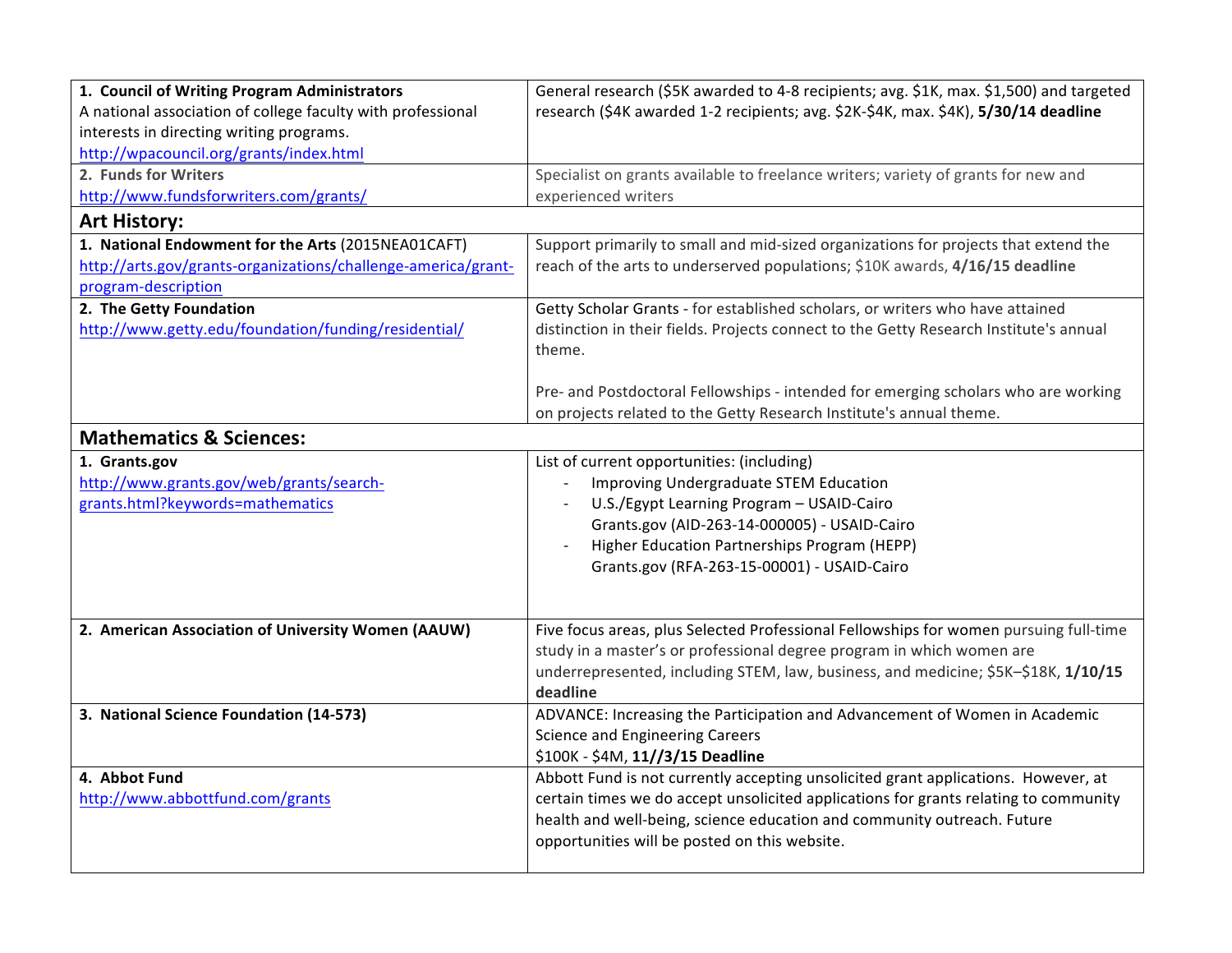| 5. Howard Hughes Medical Institute                        |                                                                                              |
|-----------------------------------------------------------|----------------------------------------------------------------------------------------------|
| https://www.hhmi.org/programs/science-education-research- | Science Education and Research Training                                                      |
| training                                                  |                                                                                              |
|                                                           |                                                                                              |
| http://www.hhmi.org/news/hhmi-announces-60-million-       | Reference from May 2014                                                                      |
| initiative-improve-science-education-undergraduates       |                                                                                              |
|                                                           |                                                                                              |
| Interdisciplinary:                                        |                                                                                              |
| 1. Marisla Foundation                                     | Human Services, Environment and Special Interests; 1/15; 4/15/7/15 & 10/15                   |
| https://online.foundationsource.com/public/home/marisla   | deadlines                                                                                    |
| 2. The Eli and Edyth Broad Foundation                     | Education (public ed.), Science, Art & Civic                                                 |
| http://www.broadfoundation.org/                           |                                                                                              |
|                                                           |                                                                                              |
| 3. Doris Duke Charitable Foundation                       | Arts, Environment, Medical Research, Building Bridges and African Health Initiative          |
| http://www.ddcf.org                                       |                                                                                              |
| 4. W.K. Kellogg Foundation                                | Educated Kids, Healthy Kids, Secure Families, Racial Equity, and Civic Engagement            |
| http://www.wkkf.org/grants                                |                                                                                              |
|                                                           |                                                                                              |
| 5. Russell Sage Foundation                                | Dedicated to programs of social science research; Awards and grants under Visiting           |
| http://www.russellsage.org                                | Scholars Program (in New York) up to 50% of academic year salary to max of \$110K;           |
|                                                           | Project & Presidential Authority Awards up to \$35K; Current Effects of the ACA              |
|                                                           | (3/30/15 deadline), Social Inequality (\$150K up to 2 yrs), Future of Work, and              |
|                                                           | publishing opportunity in new RSF Journal of the Social Sciences                             |
| 6. Toyota National Giving Program                         | Environment, Education and Vehicle Safety                                                    |
| http://www.toyota.com/usa/community/grant-guidelines-     |                                                                                              |
| applications                                              |                                                                                              |
| Leadership:                                               |                                                                                              |
| George Family Foundation                                  | Integrated health and healing, authentic leadership and community; Four emerging             |
| http://www.georgefamilyfoundation.org                     | areas of focus (not open for applications)                                                   |
|                                                           |                                                                                              |
| Robert & Patricia Switzer Foundation                      | U.S.-based non-profit 501(c)(3) organizations, government agencies and educational           |
| http://www.switzernetwork.org/grant-programs/leadership-  | institutions which aim to employ a Switzer Fellow in a substantive role are eligible to      |
| grants                                                    | apply for Leadership grants.                                                                 |
| <b>Compton Foundation</b>                                 | Mission: "We ignite change. We support transformative leadership and courageous              |
| http://www.comptonfoundation.org                          | storytelling, inspiring action toward a peaceful, just, sustainable future." - \$30K - \$50K |
|                                                           | range                                                                                        |
|                                                           |                                                                                              |